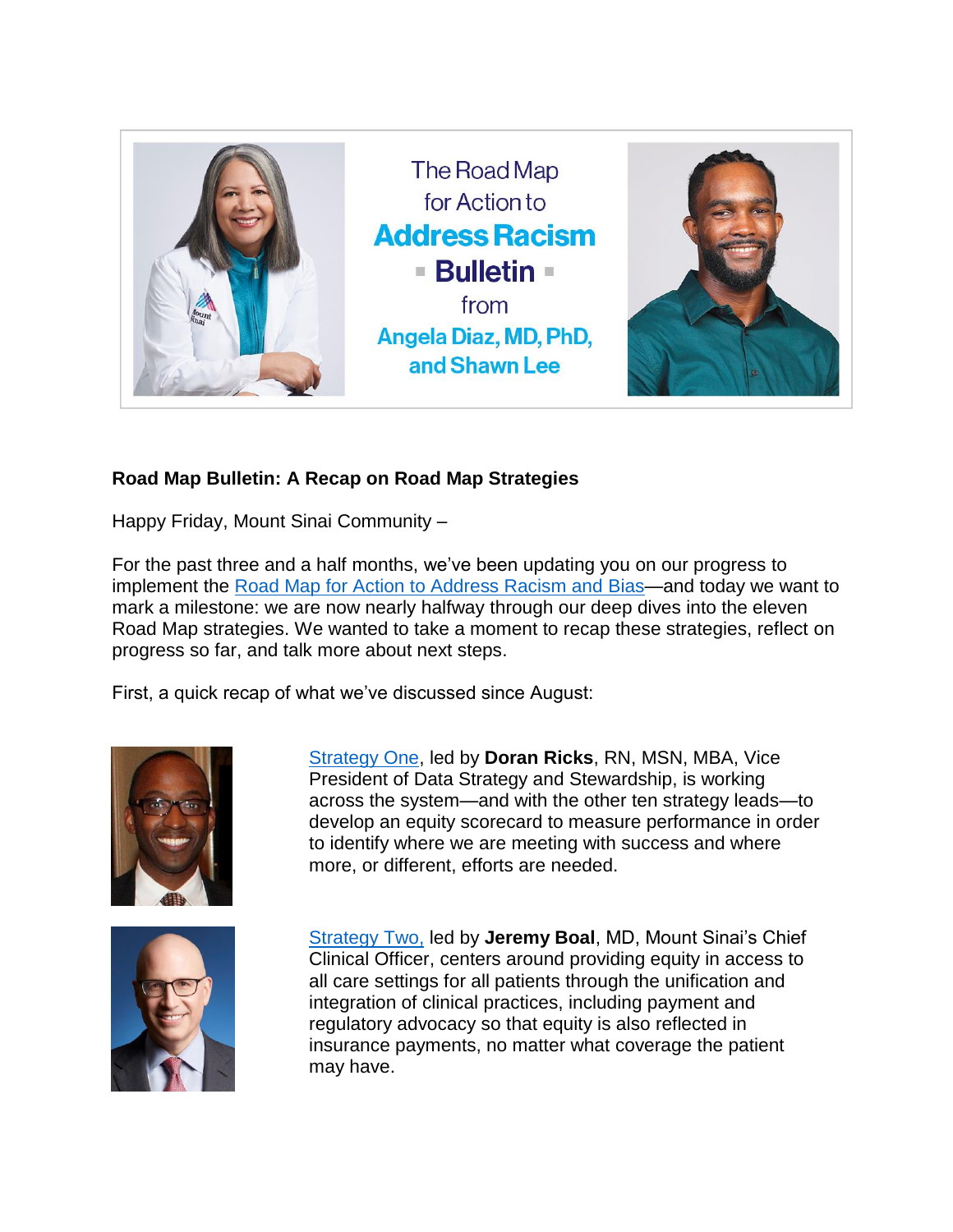



[Strategy Three](https://www.mountsinai.org/files/MSHealth/Assets/HS/About/Road-Map-for-Action-Bulletin-6-Flyers-and-Strategy-Three.pdf) is led by **Emma Palmer**, Vice President, Government Affairs and Public Policy, and focuses on enhancing partnerships and accountability with the communities our hospitals serve. This includes working to improve local hiring and workforce training opportunities, increasing our support for local Black and other underrepresented minority vendors, and leveraging the Diversity Innovations Hub to support these businesses.

[Strategy Four,](https://www.mountsinai.org/files/MSHealth/Assets/HS/About/Road-Map-for-Action-Bulletin-10.21-A-Deep-Dive-into-Strategy.pdf) led by **Pamela Abner**, Vice President and Chief Diversity Operations Officer, is building connection and community *within* the Mount Sinai Health System to adopt a racial equity culture—focused on listening to colleagues from across the Health System and using that feedback to inform our overall actions to advance racial equity.



Most recently, we covered [Strategy Five,](https://www.mountsinai.org/files/MSHealth/Assets/HS/About/Task-Force/RoadMapforActionBulletin-ADeepDiveintoStrategyFive.pdf) led by **Gary Butts,** MD, Dean for Diversity Programs, Policy, and Community Affairs, which aims to forge new and leverage existing strategic partnerships across the Health System to accelerate our anti-racism and equity efforts. This strategy will act as a glue that links the various strategy leads and stakeholders, helping ensure accountability for everyone involved in this work and connecting dots in ways that weren't possible before.

That's where we've been—and in the coming weeks, we'll be diving into the next six strategies. Now, here's what other work is underway.

**What does it mean to be antiracist and be a strategy lead?** In late November, the strategy leads took part in a half-day retreat with the objective of exploring one's own racial identity and its relationship to systemic privilege and oppression, engaging in interactive learning to understand how to identify and dismantle structural racism, and providing new ways of thinking about how to lead with an anti-racist lens. The strategy leads had the opportunity to open up to one another, share about their lived experiences around race, begin to build trust as a leadership group, and see firsthand how and why they need to unlearn the norms that perpetuate systemic racism and hold us back from becoming an anti-racist institution.

As **Ann-Gel Palermo**, DrPH, Senior Associate Dean for Diversity, Equity, and Inclusion, Icahn School of Medicine at Mount Sinai and Chief of Diversity, Equity, and Inclusion in Education and Research, Mount Sinai Health System, shared with us the idea behind